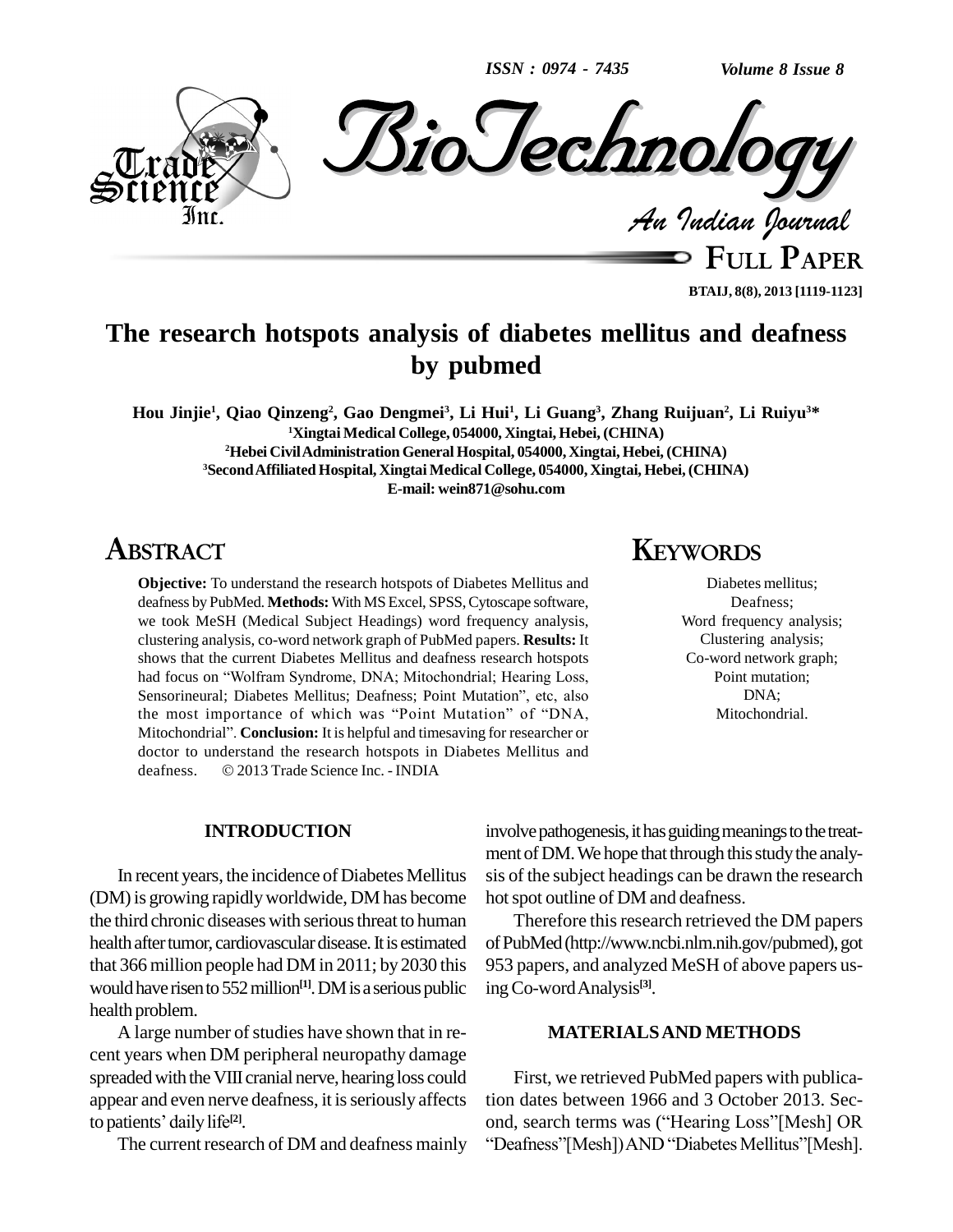# **FULL PAPER**

Third, using Microsoft Excel we recordedAll Major Topic MeSH (Majr terms) of above papers, and sort and filter the terms, and looked for the high frequency terms(occurrences), andwe also counted occurrences of two high frequency termstogether in the same pa per, setting up the original co-word matrix. Fourth, the of two high frequency terms together in the same paper, setting up the original co-word matrix. Fourth, the statistical analysis: we made Majr term's clustering The M analysis using SPSS13.0 statistical software, draw the

co-word network graph of the high frequency terms usingCytoscape software **[4]**.

### **THE MAJR TERMSANALYSIS OFPAPERS ABOUT DM AND DEAFNESS**

#### **The Majr terms word frequency analysis**

We retrieved 953 papers, all with MeSH terms,

| Ranking        | <b>MeSH</b> terms                  | <b>Occurrences frequency</b> |               | Cumulative Percent(%) |
|----------------|------------------------------------|------------------------------|---------------|-----------------------|
|                |                                    | (times)                      | percentage(%) |                       |
| $\mathbf{1}$   | Wolfram Syndrome                   | 275                          | 8.0692        | 8.0692                |
| $\overline{c}$ | Deafness                           | 217                          | 6.3674        | 14.4366               |
| 3              | Diabetes Mellitus                  | 173                          | 5.0763        | 19.5129               |
| 4              | DNA, Mitochondrial                 | 153                          | 4.4894        | 24.0023               |
| 5              | Hearing Loss, Sensorineural        | 140                          | 4.1080        | 28.1103               |
| 6              | Diabetes Mellitus, Type 1          | 133                          | 3.9026        | 32.0129               |
| 7              | Diabetes Mellitus, Type 2          | 127                          | 3.7265        | 35.7394               |
| 8              | <b>Point Mutation</b>              | 84                           | 2.4648        | 38.2042               |
| 9              | Membrane Proteins                  | 83                           | 2.4354        | 40.6397               |
| 10             | <b>Diabetes Complications</b>      | $80\,$                       | 2.3474        | 42.9871               |
| 11             | Mutation                           | 73                           | 2.1420        | 45.1291               |
| 12             | Optic Atrophy                      | 66                           | 1.9366        | 47.0657               |
| 13             | <b>Hearing Loss</b>                | 59                           | 1.7312        | 48.7969               |
| 14             | Anemia, Megaloblastic              | 40                           | 1.1737        | 49.9707               |
| 15             | RNA, Transfer, Leu                 | 36                           | 1.0563        | 51.0270               |
| 16             | Thiamine                           | 31                           | 0.9096        | 51.9366               |
| 17             | Diabetes Insipidus                 | 31                           | 0.9096        | 52.8462               |
| 18             | Mitochondrial Diseases             | 29                           | 0.8509        | 53.6972               |
| 19             | Hearing Loss, Sudden               | 25                           | 0.7336        | 54.4308               |
| $20\,$         | Obesity                            | 23                           | 0.6749        | 55.1056               |
| 21             | Diabetic Neuropathies              | 21                           | 0.6162        | 55.7218               |
| 22             | <b>Membrane Transport Proteins</b> | 20                           | 0.5869        | 56.3087               |
| 23             | Mitochondria                       | 20                           | 0.5869        | 56.8955               |
| 24             | Abnormalities, Multiple            | 18                           | 0.5282        | 57.4237               |
| 25             | Mutation, Missense                 | 17                           | 0.4988        | 57.9225               |
| 26             | <b>MELAS</b> Syndrome              | 17                           | 0.4988        | 58.4214               |
| $27\,$         | Retinitis Pigmentosa               | 16                           | 0.4695        | 58.8908               |
| $28\,$         | Retinal Degeneration               | 15                           | 0.4401        | 59.3310               |
| 29             | <b>Mental Disorders</b>            | 15                           | 0.4401        | 59.7711               |
| 30             | Diabetic Retinopathy               | 12                           | 0.3521        | 60.1232               |
| 31             | Ear, Inner                         | 12                           | 0.3521        | 60.4754               |
| 32             | Cochlea                            | 11                           | 0.3228        | 60.7981               |

**TABLE1 :The top 32Majr terms about DM and deafness**

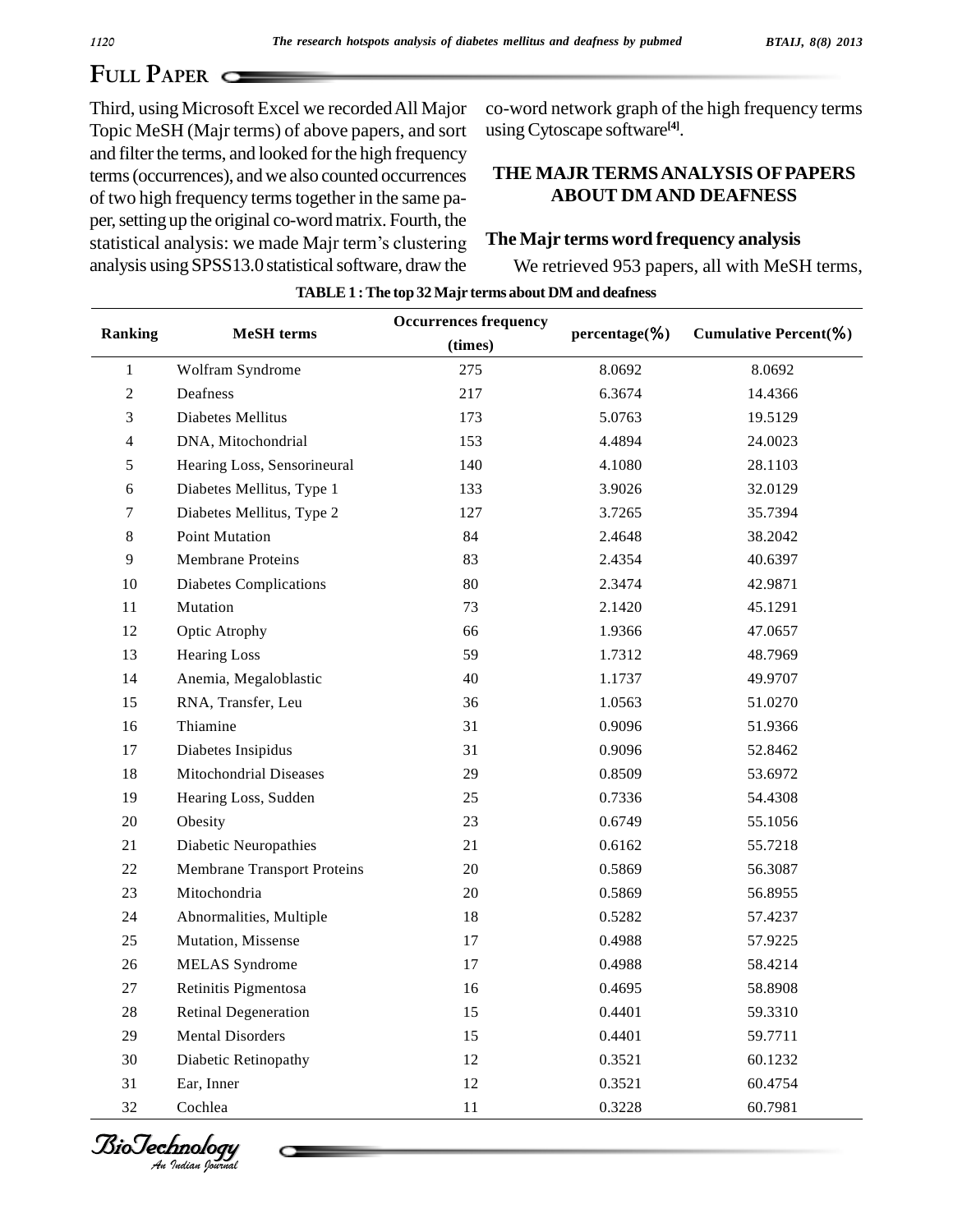# **FULL PAPER**

we extracted Majr terms and established the Majr terms database. We got 32 Majr terms of DM and deafness which occurrences frequency was over 11 times. From TABLE 1, we can infered some ideas: the relevant re-<br>Group 1 contains Majr terms ("Anemia, Megaloblastic; search hotspots of DM and deafness mainly concensearch hotspots of DM and deafness mainly concen-<br>trated in the "Wolfram Syndrome, DNA; Mitochondrial; HearingLoss, Sensorineural; Diabetes Mellitus; Deafness; Point Mutation", etc, it also suggests that Thiamine, Megalobiasure Theories of "Thiamine" Control of "Thiamine" Control of "Theories" of "Thiamine" Control of the Mitochondrial" has become most major research hotspots of DM and deafness "Point Mutation" of "DNA, Mitochondrial" has become<br>most major research hotspots of DM and deafness<br>("Wolfram Syndrome" involves "Point Mutation" of Diabetes Mellitus, Type 1 ("Wolfram Syndrome" involves "Point Mutation" of "DNA, the Mitochondrial")<sup>[5]</sup>.

### **Clustering analysis of the high frequency Majr terms**

This research used hierarchical clustering analysis which is one of the most commonly used Classify analysis to analyze the top 17 Majr terms which occurrences frequency was over 30 times), drew a dendrogram, and the results were shown in Figure 1.

From the Figure 1, we could seen the high frequency Majr terms could be divided into the following six groups. From the Figure 1, we could seen the high frequency<br>Majr terms could be divided into the following six groups.<br>Group 1 contains Majr terms ("Anemia, Megaloblastic; Majr terms could be divided into the following six groups.<br>Group 1 contains Majr terms ("Anemia, Megaloblastic;<br>Thiamine"), it suggests that thiamine-responsive megalo-



**Figure 1 : Hierarchical clustering analysis dendrogram of Majr terms**

|                | <b>MeSH</b> terms A         |                              | <b>Co-word occurrences</b><br>frequency(times) |
|----------------|-----------------------------|------------------------------|------------------------------------------------|
| <b>Ranking</b> |                             | <b>MeSH</b> terms B          |                                                |
| $\mathbf{1}$   | Deafness                    | Diabetes Mellitus            | 79                                             |
| $\sqrt{2}$     | Deafness                    | DNA, Mitochondrial           | 72                                             |
| 3              | DNA, Mitochondrial          | <b>Point Mutation</b>        | 67                                             |
| $\overline{4}$ | Wolfram Syndrome            | <b>Membrane Proteins</b>     | 62                                             |
| 5              | Diabetes Mellitus           | DNA, Mitochondrial           | 61                                             |
| 6              | Deafness                    | Diabetes Mellitus, Type 1    | 53                                             |
| 7              | Deafness                    | Diabetes Mellitus, Type 2    | 46                                             |
| 8              | DNA, Mitochondrial          | Diabetes Mellitus, Type 2    | 40                                             |
| $\overline{9}$ | Diabetes Mellitus, Type 1   | Optic Atrophy                | 40                                             |
| 10             | Deafness                    | <b>Point Mutation</b>        | 37                                             |
| 11             | Diabetes Mellitus           | <b>Point Mutation</b>        | 35                                             |
| 12             | Deafness                    | Optic Atrophy                | 32                                             |
| 13             | Diabetes Mellitus           | Hearing Loss, Sensorineural  | 30                                             |
| 14             | Wolfram Syndrome            | Mutation                     | 29                                             |
| 15             | <b>Membrane Proteins</b>    | Mutation                     | 29                                             |
| 16             | DNA, Mitochondrial          | Mutation                     | 27                                             |
| 17             | Deafness                    | Diabetes Complications       | 26                                             |
| 18             | Hearing Loss, Sensorineural | Diabetes Mellitus, Type 2    | 26                                             |
| 19             | Hearing Loss, Sensorineural | Diabetes Mellitus, Type 1    | 24                                             |
| 20             | Hearing Loss, Sensorineural | Diabetes Complications<br>23 |                                                |
| 21             | Diabetes Mellitus, Type 2   | Point Mutation               | 23                                             |
| 22             | Diabetes Mellitus, Type 2   | <b>Hearing Loss</b>          | 20                                             |

#### **TABLE2 :The top 22 Majr terms pair**

*Indian Journal*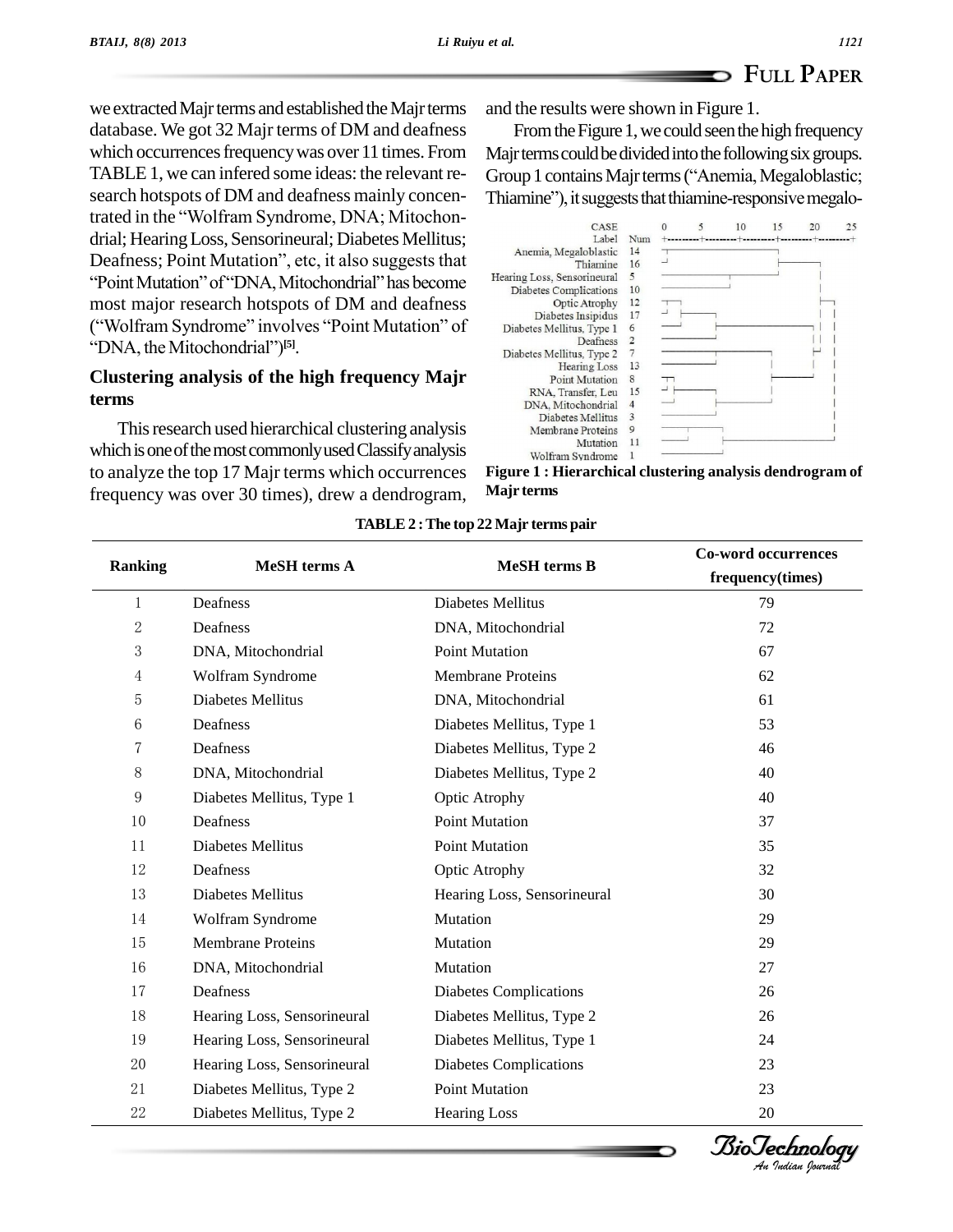# **FULL PAPER**

blastic anemia (TRMA) is with DM, anemia, and deafness, it is as a result of SLC19A2 mutations, SLC19A2 encodes a thiamine transport proteins, it is the only single work<br>genotype DM of vitamin dependent<sup>[6]</sup>. Group 2 contains pecial<br>Majr terms ("Hearing Loss, Sensorineural; Diabetes "Diab genotype DM of vitamin dependent<sup>[6]</sup>. Group 2 contains pecial genotype DM of vitamin dependent<sup>[6]</sup>. Group 2 contains pecially per performancy ("Hearing Loss, Sensorineural; Diabetes "Dia Complications"), it suggests that sensorineural hearing loss per, is one of DM complications. Group 3 contains Majr terms times ("Coptic Atrophy; Diabetes Insipidus; Diabetes Mellitus, In F<br>Type 1; Deafness"), it suggests that Type 1 DM is easy relation Complications"), it suggests that sensorineural hearing loss performed is one of DM complications. Group 3 contains Majr terms tire ("Optic Atrophy; Diabetes Insipidus; Diabetes Mellitus, with optic atrophy, Diabetes insipidus, deaf. Group 4 Type 1; Deafness"), it suggests that Type 1 DM is easy<br>with optic atrophy, Diabetes insipidus, deaf. Group 4<br>contains Majr terms ("Diabetes Mellitus, Type 2; Hearwith optic atrophy, Diabetes insipidus, deaf. Group 4 botains Majr terms ("Diabetes Mellitus, Type 2; Hear-<br>ing Loss"), it suggests that Type 2 DM is easy with hearcontains Majr terms ("Diabetes Mellitus, Type 2; Hearing Loss"), it suggests that Type 2 DM is easy with hearing loss. Group 5 contains Majr terms ("Point Mutation; "P RNA, Transfer, Leu; DNA, Mitochondrial; Diabetes one one<br>Mellitus"), it suggests that attack of DM relate to point hots<br>mutations<sup>[7]</sup>, "RNA, transfer, leucine<sup>"[8]</sup>, mitochondrial mutations<sup>[7]</sup>, "RNA, transfer, leucine"<sup>[8]</sup>, mitochondrial Mellitus"), it suggests that attack of DM relate to point<br>mutations<sup>[7]</sup>, "RNA, transfer, leucine"<sup>[8]</sup>, mitochondrial<br>DNA<sup>[9]</sup>. Group 6 contains Majr terms ("Membrane Promutations<sup>[7]</sup>, ''RNA, transfer, leucine''<sup>[8]</sup>, mitochondrial<br>DNA<sup>[9]</sup>. Group 6 contains Majr terms (''Membrane Proteins; Mutation; Wolfram Syndrome''), it suggests that pathogenesis of Wolfram syndrome relate to membrane protein mutation<sup>[10]</sup>.

The above clustering results suggest that several Majr terms within one group have certain inherent logic connection between eachother; If there are no known correlation between the Majr terms, it indicates we find a new research hotspot.

# **terms pair**

By analyzing the top 13 Majr terms which word



**Indiana** *I* **Complications**<br> **Indian Property Angle Control Control of the high frequency Majr**<br> *Indian Soutual*<br> *An Indian Soutual* **terms pair**



frequencywere over 50 times, we got the top 22 Majr terms pair (A and B, see TABLE 2) and co-word network graph of the Majr terms pair (see Figure 2). Esterms pair (A and B, see TABLE 2) and co-word net-<br>work graph of the Majr terms pair (see Figure 2). Es-<br>pecially the first Majr terms pair of "Deafness" and work graph of the Majr terms pair (see Figure 2). Especially the first Majr terms pair of "Deafness" and<br>"Diabetes Mellitus" appeared 79 times in the same paper, also the second MeSH terms pair appeared 72 "Diabetes Mellitus" appeared 79 times in the same p:<br>per, also the second MeSH terms pair appeared 7<br>times ("Deafness" and "DNA, Mitochondrial").

ing loss. Group 5 contains Majr terms ("Point Mutation; "Point Mutation" of "DNA, Mitochondrial" (Which is RNA, Transfer, Leu; DNA, Mitochondrial; Diabetes one of the pathogenesis of DM deafness) is the research Mellitus") In Figure 2 the edge represents the concurrence relationship between Majr terms pair and if the edge between one Majrterm to other Majrterm, it suggests that the one Majr term is more important, it is in the<br>center of the research hotspots. So we could infer that<br>''Point Mutation'' of ''DNA, Mitochondrial'' (Which is one of the pathogenesis of DM deafness) is the research hotspots of DM and deafness now.

#### **CONCLUDING REMARKS**

**Co-word network graph of the high frequency Majr** that the most importance of which was "Point Muta-By analyzing MeSH terms (word frequency analysis, clustering analysis, co-word network graph) of PubMed papers about DM and deafness, we could<br>infer that the current research hotspots of DM and deaf-<br>ness had focus on "Wolfram Syndrome, DNA; Mitoinfer that the current research hotspots of DM and deafchondrial; Hearing Loss, Sensorineural; Diabetes Mellitus; Deafness; Point Mutation", etc, it also suggests<br>that the most importance of which was "Point Mutaness had focus on "Wolfram Syndrome, DNA; Mitolitus; Deafness; Point Mutation", etc, it also suggests tion" of "DNA, Mitochondrial"<sup>[11]</sup>(Which is one of the pathogenesis of DM deafness).

#### **REFERENCES**

- **[1]** Global burden of diabetes. International Diabetes federation. Diabetic atlas fifth edition 2011, Brus sels. Available at <http://www.idf.org/diabetesatlas> (Accessed 18th December 2011), **(2011)**.
- **[2]** D.A.Malucelli, F.J.Malucelli, V.R.Fonseca, B.Zeigeboim, A.Ribas, Fd.Trotta, T.P.Silva; Hearing loss prevalence in patients with diabetes mellitustype 1. Braz J Otorhinolaryngol., **78(3)**, 105-15, Jun **(2012)**.
- [3] M.I.Viedma-Del-Jesus, P.Perakakis, M.A.Muñoz et al.; Sketching the first 45 years of the journal Psychophysiology (1964-2008): a co-word-based analysis. Psychophysiology., **48(8)**, 1029-1036,Aug **(2011)**.
- **Figure 2 : Co-word network graph of the high frequency Majr** [4] C.T.Lopes, M.Franz, F.Kazi et al.; Cytoscape Web:<br>an interactive web-based network browser.